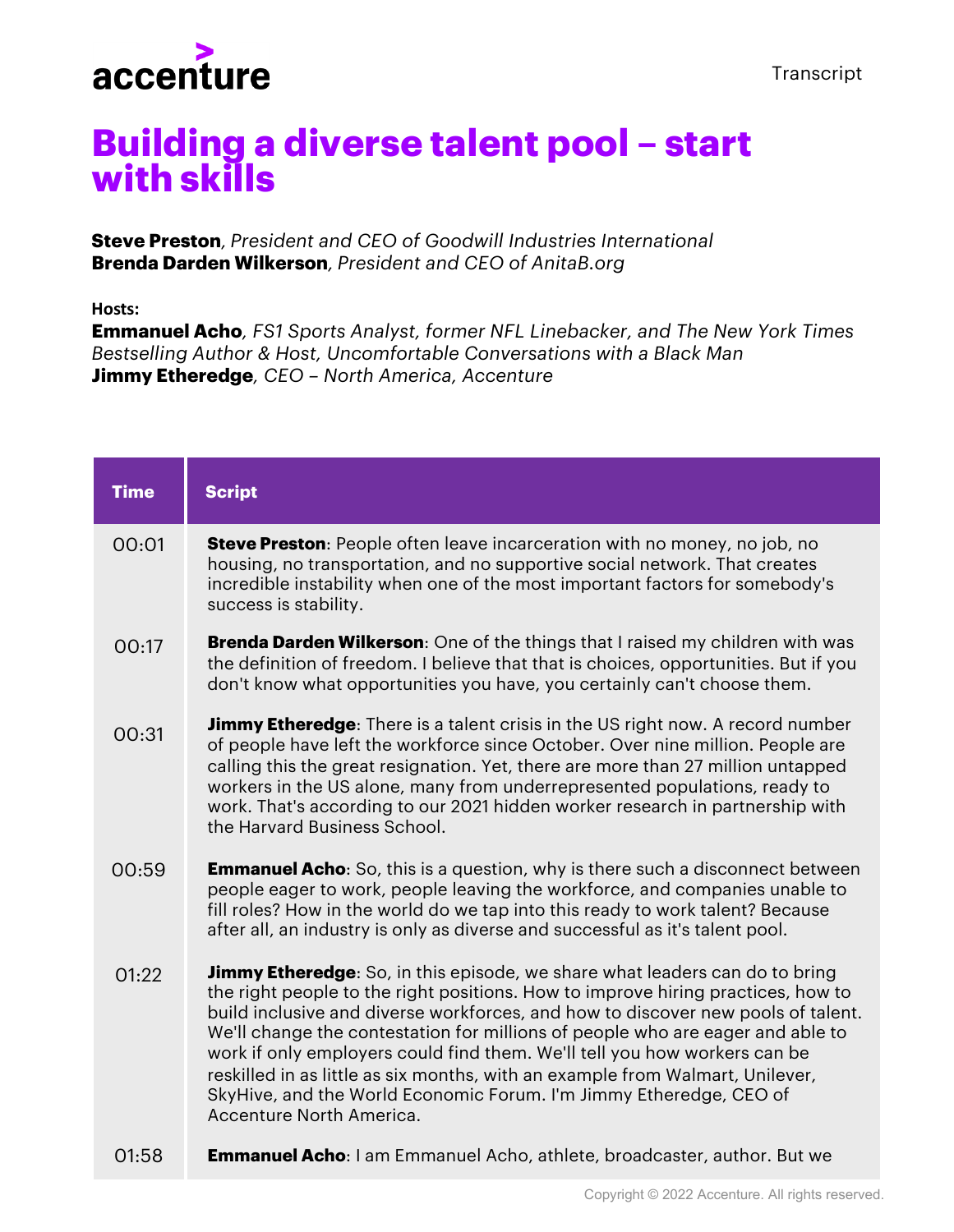

| <b>Time</b> | <b>Script</b>                                                                                                                                                                                                                                                                                                                                                                                                                                                                                                                                                                                                                                                                     |
|-------------|-----------------------------------------------------------------------------------------------------------------------------------------------------------------------------------------------------------------------------------------------------------------------------------------------------------------------------------------------------------------------------------------------------------------------------------------------------------------------------------------------------------------------------------------------------------------------------------------------------------------------------------------------------------------------------------|
|             | are joined by two more important and impressive people than Jimmy and I,<br>Steve Preston, president and CEO at Goodwill Industries International, a<br>nonprofit that offers skills training to people who face barriers to employment.<br>In 2020 alone, Goodwill served more than one million people around the world<br>and helped more than 125,000 people train for careers and get the supportive<br>services that are necessary for success.                                                                                                                                                                                                                              |
| 02:31       | <b>Jimmy Etheredge</b> : We're joined by Brenda Darden Wilkerson, who is president<br>and CEO of AnitaB.org. This organization connects, inspires, and strives for<br>greater equality for women technologists in business, academia, and<br>government. Brenda founded the original computer science for all program,<br>which builds computer science classes into the curriculum in Chicago Public<br>Schools. That was the inspiration for the Obama administration's national<br>computer science for all initiatives.                                                                                                                                                       |
| 03:04       | <b>Emmanuel Acho</b> : Steve, Brenda, so excited for this conversation. Let's get right<br>to it. Steve, crushing statistics about the diversity in our talent pool. One in<br>three Americans have a criminal record, and they are half as likely to get a<br>callback for a job interview as identical applicants without a record. Now, this is<br>during a time when we are desperate to find qualified workers. You work with a<br>particularly vulnerable population, the formerly incarcerated. So, what prevents<br>this population from getting good jobs?                                                                                                               |
| 03:38       | <b>Steve Preston</b> : Yeah, that's such an important question. There are a lot of<br>reasons. But first of all, I'd say that many of us really do feel a great burden for<br>these individuals, because they have had so many difficulties in life. They've<br>paid their debt to society, but then when they try to reenter society, the deck is<br>really stacked against them. As a result, a high percentage of the 650,000<br>people that are released from prison each year are actually rearrested in the<br>first few years.                                                                                                                                             |
| 04:03       | <b>Steve Preston:</b> Now, some of the challenges are very much structural. There<br>are actually laws that prohibit people with felony convictions from getting<br>certain occupational licenses, in healthcare, and even in industries like<br>cosmetology, which is pretty surprising. It can be tough to get an identification<br>card when you come out. It actually can be very difficult to qualify for certain<br>government assistance programs, which are actually designed to help people<br>get back on their feet, but because they require so much documentation right<br>away. Then many employers have prohibitions on hiring people with certain<br>backgrounds. |
| 04:37       | <b>Steve Preston</b> : But then besides those structural issues, there are a myriad of<br>other challenges that people face that most of us don't deal with. People often<br>leave incarceration with no money, no job, no housing, no transportation, and                                                                                                                                                                                                                                                                                                                                                                                                                        |

no supportive social network. That creates incredible instability when one of the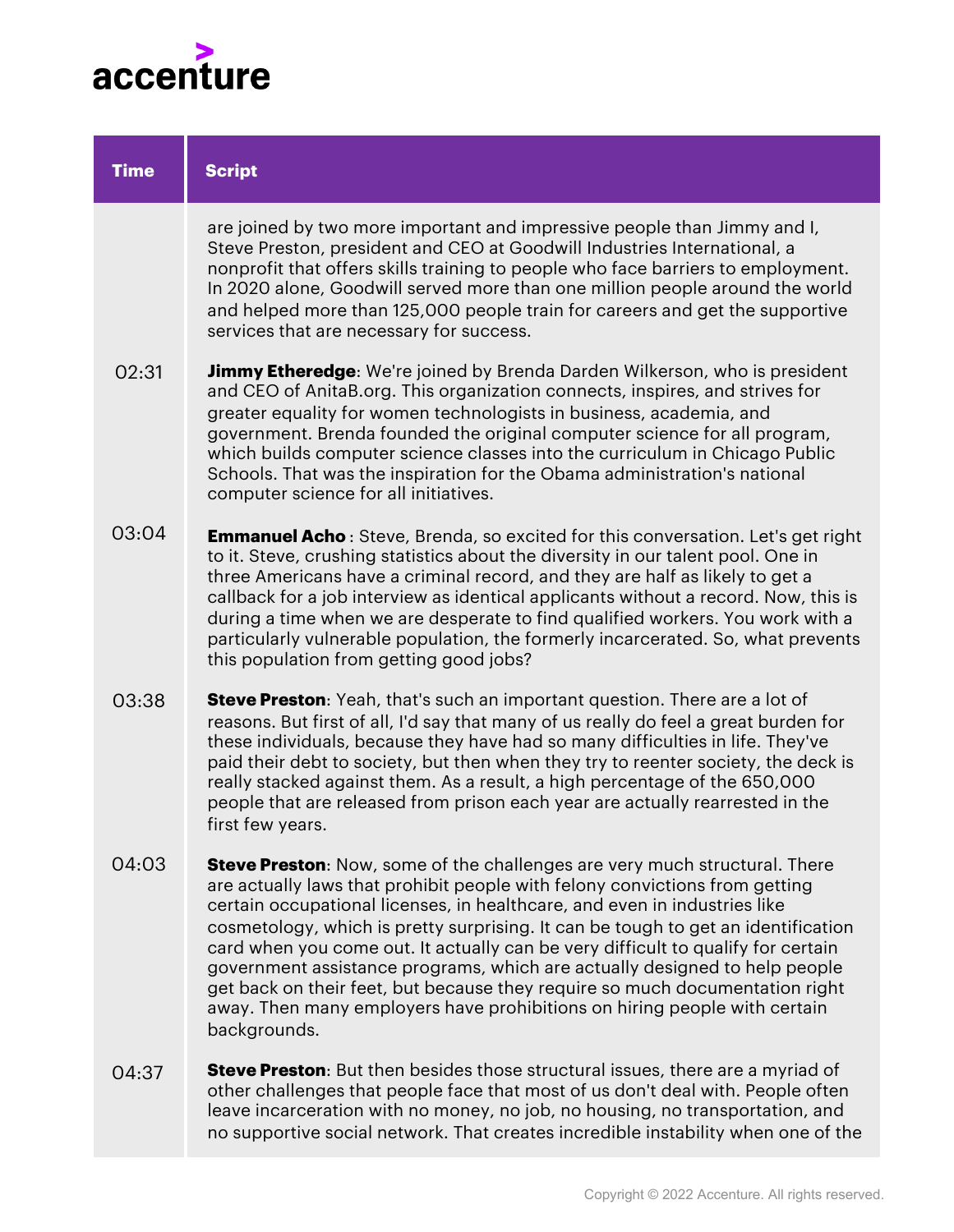

| <b>Time</b> | <b>Script</b>                                                                                                                                                                                                                                                                                                                                                                                                                                                                                                                                                                                                                                                                                                                                                                                                                                                                                                                                 |
|-------------|-----------------------------------------------------------------------------------------------------------------------------------------------------------------------------------------------------------------------------------------------------------------------------------------------------------------------------------------------------------------------------------------------------------------------------------------------------------------------------------------------------------------------------------------------------------------------------------------------------------------------------------------------------------------------------------------------------------------------------------------------------------------------------------------------------------------------------------------------------------------------------------------------------------------------------------------------|
|             | most important factors for somebody's success is stability. When you couple<br>that with a lack of in demand job skills, it can create even more challenges.                                                                                                                                                                                                                                                                                                                                                                                                                                                                                                                                                                                                                                                                                                                                                                                  |
| 05:10       | <b>Jimmy Etheredge:</b> What are some of the programs that Goodwill runs to help<br>these people overcome some of those challenges?                                                                                                                                                                                                                                                                                                                                                                                                                                                                                                                                                                                                                                                                                                                                                                                                           |
| 05:17       | <b>Steve Preston:</b> So, many of our reentry programs pair participants with career<br>coaches or career navigators who work with that individual to move forward in<br>life. It starts with an assessment of the person's needs. That assessment really<br>needs to cover a number of areas. It covers areas like what type of work skills do<br>you have? Do you need support in terms of interviewing, and workplace<br>effectiveness? What about life skills, like financial management, or conflict<br>resolution? What about some of those other basic needs, like housing, and those<br>types of things that I mentioned? So sometimes we actually provide those<br>services directly to people. But sometimes we actually work with other partners<br>to get them. But the important thing is to understand that continuum of needs so<br>that the person can move forward.                                                          |
| 05:57       | <b>Steve Preston:</b> We have a particular program that we provide under a DOL grant<br>where our year one recidivism rates are in the 5% range, which is just a fraction<br>of the national rates, because we provide that totality of support. But we need to<br>be honest about what it takes to support a person moving forward, and we also<br>need to believe in the value of doing that. There is tremendous value. We've also<br>seen some really encouraging signs. There have been studies by the Society of<br>Human Resource Management that have showed that increasingly HR<br>professionals and business leaders are willing to hire people that have been<br>involved with the justice system, and more people are embracing that idea of a<br>second chance. When they do that, employers are realizing that those<br>individuals are just as effective as their other employees. This is very much<br>based on survey data. |
| 06:50       | <b>Steve Preston:</b> In many cases, people would say they're even more effective<br>employees because you've got people that are thankful for the job. They realize<br>that this is part of their opportunity to move forward, they are highly committed.<br>They often really attach well to the community. So, with the right kind of<br>support, we can turn high recidivism rates into high success rates. As I said,<br>doing so is so worth it to the individuals, to their families, to our communities,<br>and I really think to our society at large.                                                                                                                                                                                                                                                                                                                                                                               |
| 07:19       | <b>Jimmy Etheredge:</b> Steve, you mentioned some of the challenges that the<br>individuals have and the need for support. You also mentioned some of the                                                                                                                                                                                                                                                                                                                                                                                                                                                                                                                                                                                                                                                                                                                                                                                     |

individuals have and the need for support. You also mentioned some of the structural challenges that they face. But in terms of getting employers comfortable, changing their views that, "Hey, we should be hiring someone who has been incarcerated," What are the hurdles you're seeing there? Is it changing? Do you think that this great resignation, this challenge that a lot of organizations have right now around skills shortages, is it changing employer's perspectives?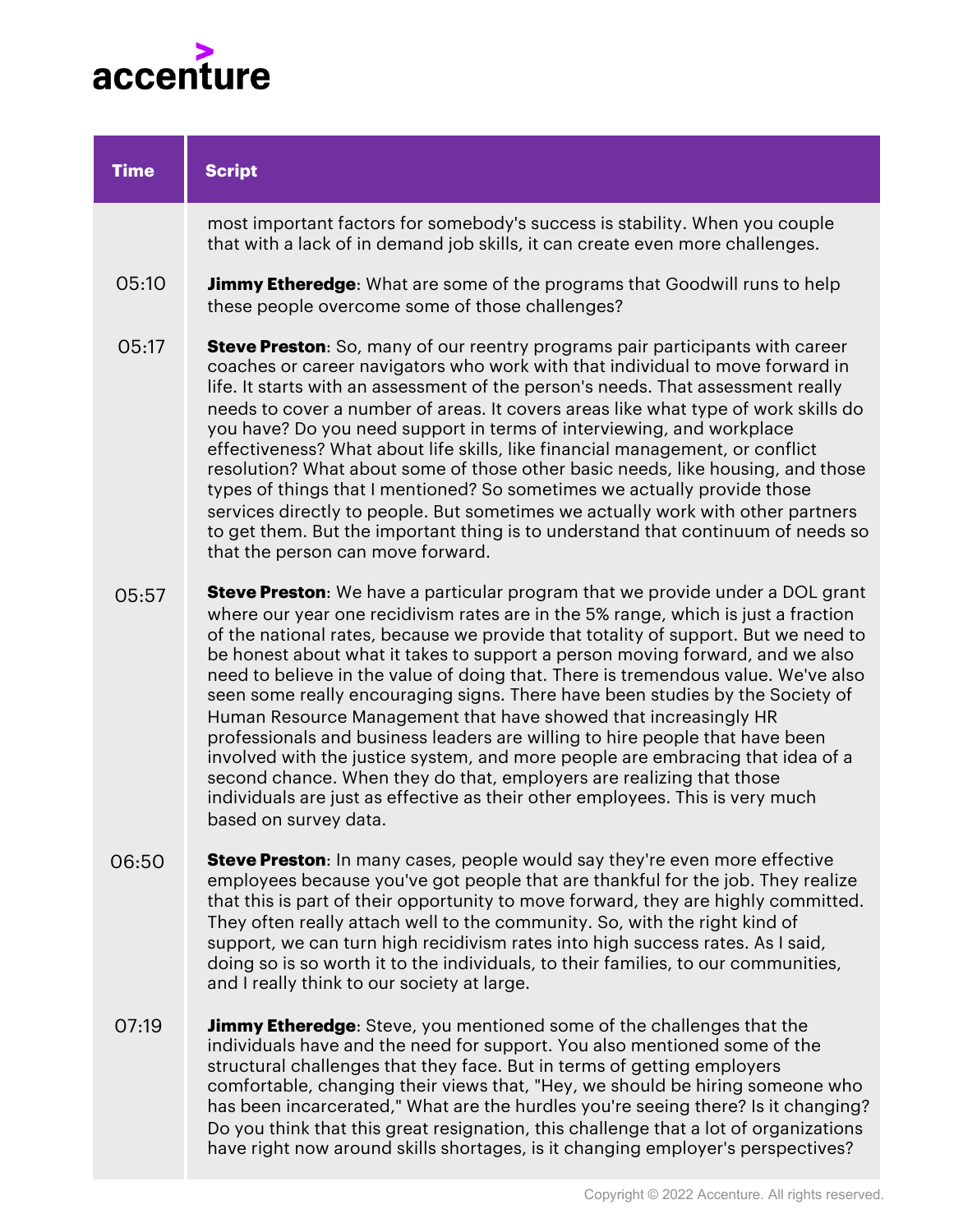

| <b>Time</b> | <b>Script</b>                                                                                                                                                                                                                                                                                                                                                                                                                                                                                                                                                                                                                                                                                                                                                                |
|-------------|------------------------------------------------------------------------------------------------------------------------------------------------------------------------------------------------------------------------------------------------------------------------------------------------------------------------------------------------------------------------------------------------------------------------------------------------------------------------------------------------------------------------------------------------------------------------------------------------------------------------------------------------------------------------------------------------------------------------------------------------------------------------------|
| 07:50       | <b>Steve Preston</b> : It is changing employer's perspectives, as well as, I think, just a<br>broader awareness that many of people's hiring practices have screened<br>people out that could be great employees, and have actually, in many ways,<br>reduced the possibility of building a diverse labor force. So, to some degree,<br>these labor shortages are changing people's perspective out of necessity as<br>well. So, it comes from both sides, I think, in terms of the need for labor. But<br>also, a desire to move forward. The best example of that, really, is just many<br>employers just sticking on a job requirement that says you need a college<br>degree. Employers use that as a gating mechanism.                                                  |
| 08:34       | <b>Steve Preston:</b> So, when you look at what people are doing, they're beginning<br>to look harder at whom they hire. They're hiring for skills rather than specific<br>degrees. I would say these employers that are thinking harder, and in fact, late<br>in 2020, 80 large corporations came out and publicly announced that they<br>were going to be looking at all of their job descriptions and rethinking what<br>those requirements are. Thinking more about the specific need for the job. It's<br>actually increasingly easy to do that, because the industry has increasingly<br>better assessment tools to connect what the job needs are with the skills and<br>capabilities of the individual. Now that doesn't solve the issue of a lack of job<br>skills. |
| 09:17       | <b>Steve Preston:</b> In many cases, we have jobs where they're looking for a very<br>specific skillset and they just can't find it. Right? The vast majority of jobs that<br>are being created, the new jobs, and this has been taking place for many years,<br>are in areas that require very specific skills. So, we need to provide people with<br>the avenues to acquire those skills, so they can move up in the workforce, and<br>they can compete for these jobs that are emerging.                                                                                                                                                                                                                                                                                  |
| 09:44       | <b>Steve Preston:</b> That's where people like Goodwill come in, that's what we do.<br>Of course, helping those people get those skills and land those better jobs is<br>good for everybody. Not just for the individual and their families, but for our<br>companies who need labor to be competitive, for our economy, and of course,<br>we want to have a competitive [inaudible 00:10:03], also for our society, where<br>people just  We need more people to share in the wealth of our growing                                                                                                                                                                                                                                                                         |

**Jimmy Etheredge**: Brenda, question to you, in tangent to what Steve so eloquently put there is, looking for people to hire. There is clearly an untapped talent pool, and what you do with the Anita B. Organization is you work to bring diverse women into tech roles. Only 29% of employees in the tech sector are women. I'll just ask you a very simple question, why are there so few women in the tech industry? 10:13

economy. It's just healthy for all of us.

**Brenda Darden Wilkerson**: For all the reasons that Steve stated and more. This is an issue that is about what we think and what we believe versus what really 10:39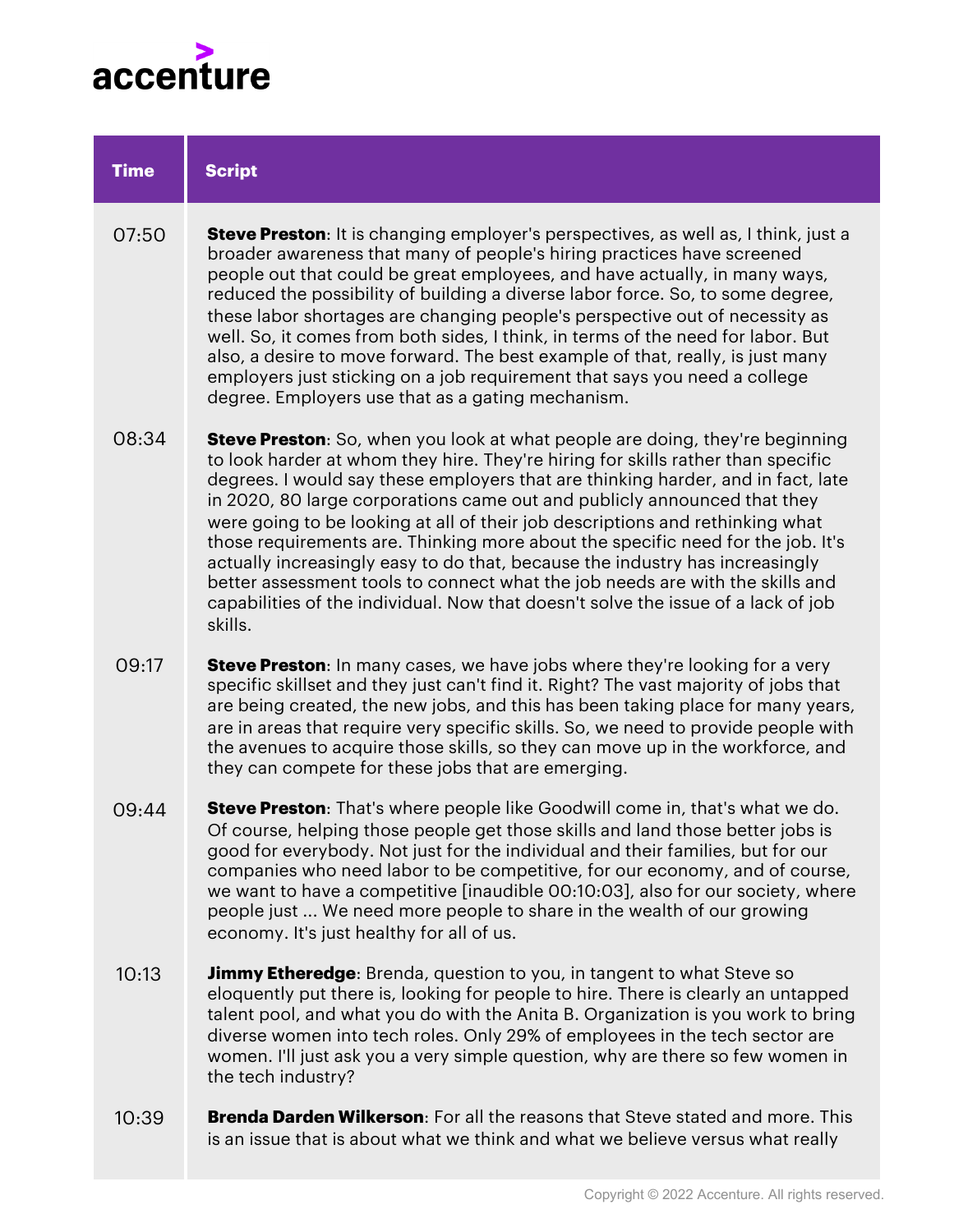

| <b>Time</b> | <b>Script</b>                                                                                                                                                                                                                                                                                                                                                                                                                                                                                                                                                                                                                                                                                                                                                                                                  |
|-------------|----------------------------------------------------------------------------------------------------------------------------------------------------------------------------------------------------------------------------------------------------------------------------------------------------------------------------------------------------------------------------------------------------------------------------------------------------------------------------------------------------------------------------------------------------------------------------------------------------------------------------------------------------------------------------------------------------------------------------------------------------------------------------------------------------------------|
|             | has been proven to be true. We know that, and as I can share from my own<br>experience, when I was a technologist, we've actually backed up from the<br>numbers and the percentages that were representative when I was first in. We<br>were at 35% before we took this huge nosedive all the way down to 12 to 14%.<br>What those issues surround are the structural issues that we are grappling with<br>today. What are the requirements that we put forth for people to come into<br>these opportunities? Are you required to have a four-year degree to do many of<br>the technologist jobs that are available now and were available when I was first<br>a technologist?                                                                                                                                 |
| 11:29       | <b>Brenda Darden Wilkerson:</b> I can tell you from my own experience, my first job, i<br>was one of the only people on my team with a computer science degree. I was<br>one of the only women. The men didn't have computer science degrees. But it<br>was believed that they had a bent, and they could learn it. So, the fact of the<br>matter is people, all people, can learn many of the skills that are necessary, that<br>are up and coming, they're new, they're not provided for at universities yet.<br>Companies, like Steven's, are doing a great service to other companies by<br>providing that training. But I also believe that the companies themselves should<br>be willing to invest in training the workforce in the way that's necessary. They<br>are going to see a great return on it. |
| 12:13       | <b>Brenda Darden Wilkerson:</b> In fact, that is what was happening back in the day.<br>There were always great training programs, especially around technology that<br>changes so quickly. So, what is it that we believe to be the real issues? What do<br>we believe that people need to know coming in? What we found is that many of<br>the skillsets that we're looking for in individuals are not on those job<br>descriptions, or they're not being tapped by the hiring managers, or first, the<br>people that are at the first gate, which are the HR folks. The ability to<br>collaborate, and really be able to measure, from a person's background, where<br>they have that experience.                                                                                                           |
| 12:50       | <b>Brenda Darden Wilkerson:</b> Many times, it comes from volunteer opportunities. I<br>know I did some of my hardest tech work when I volunteered for organizations<br>that I was invested in. I wasn't getting a paycheck, but those skillsets were real<br>skillsets that got built. I was able to take on leadership roles. The things that we<br>say we really need; we need to make sure that we're looking for them in the<br>right places. So, I think many times, that's the challenge. We have to just<br>change the way we measure, the way we do things, and look at the talent for<br>what we can not only get from it, but what we can invest into it for a return.                                                                                                                              |
| 13:28       | <b>Jimmy Etheredge:</b> Brenda, we talked about your work around the computer<br>science for all program. A great way to help some of our younger people get<br>these types of skills. Tell us a little bit about what was your experience with                                                                                                                                                                                                                                                                                                                                                                                                                                                                                                                                                                |

**Brenda Darden Wilkerson**: Well, it's everything that's in this conversation. It 13:46

that? What got you focused on creating this program?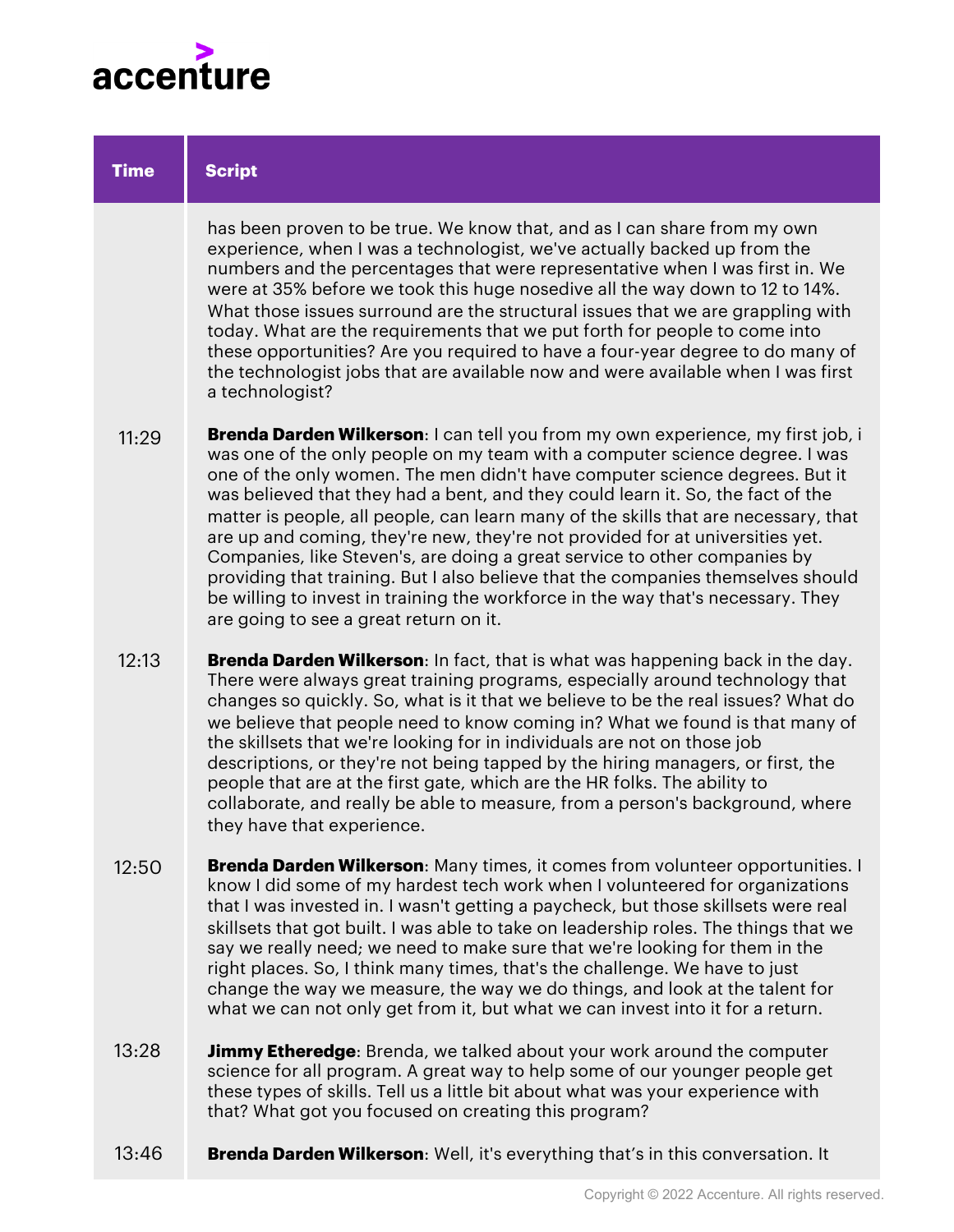

| <b>Time</b> | <b>Script</b>                                                                                                                                                                                                                                                                                                                                                                                                                                                                                                                                                                                                                                                                                                                                                                                                                                                                                                                                                                  |
|-------------|--------------------------------------------------------------------------------------------------------------------------------------------------------------------------------------------------------------------------------------------------------------------------------------------------------------------------------------------------------------------------------------------------------------------------------------------------------------------------------------------------------------------------------------------------------------------------------------------------------------------------------------------------------------------------------------------------------------------------------------------------------------------------------------------------------------------------------------------------------------------------------------------------------------------------------------------------------------------------------|
|             | was also from my own background and experience. I always like to share<br>thatat's in this conversation. I grew up as one of four kids of a couple of<br>educators. So, learning as a key focus in our home. I loved learning and was a<br>very good student growing up. But because of where we lived, the politics and<br>the powers that be decided that things like computer science were not<br>necessary for the students in our school. So, though I graduated as a very<br>strong STEM kid, went to college as a premed major, I had never had access to<br>computer science.                                                                                                                                                                                                                                                                                                                                                                                          |
| 14:24       | <b>Brenda Darden Wilkerson:</b> So, part of what as the impetus for creating a<br>program such as computer science for all was because I knew of the struggles<br>of people like me, many of us women, people of color, who the gates get set up<br>that say, "It's not for you, honey, or people like you, this is not what you should<br>do. You should go this way." I didn't go that way. I went the computer science<br>way. It was challenging, because the supports were not there, and the<br>expectations were not there. So, understanding that if we're talking about, let's<br>fast forward to that workforce that we need, that trained workforce, that<br>motivated workforce to create the future that we all know that we need to keep<br>technology on pace with what we've already achieved. We need people who<br>are not accidentally coming into computer science as I did.                                                                               |
| 15:15       | Brenda Darden Wilkerson: I was accidentally in it because I majored in<br>engineering, and all engineers had to have two computer science courses.<br>When I became disenchanted with medicine, I had other choices. Right? So,<br>one of the things that I raised my children with was the definition of freedom. I<br>believe that that is choices, opportunities. But if you don't know what<br>opportunities you have, you certainly can't choose them. So, what we wanted<br>to do with computer science for all was make sure that we had a citizenry that<br>was prepared to take the opportunities that they should have as choices, but we<br>also needed them to be able to be prepared to do. To bring us into the type of<br>society where we can maintain our competitive edge, where we can solve<br>problems for all populations. That means that all populations need to be at that<br>table where tech is created. So that really was the inspiration for it. |
| 16:11       | <b>Steve Preston:</b> Brenda brings up a number of great points, but one of which is<br>helping people understand what their opportunities are. A lot of people are told<br>stories about themselves along the way. They go into a situation with<br>assumptions. One of the most important things we do for people is when they<br>come to us, we look at them and say, "Let's talk about what the possibilities are.<br>Let's be realistic about how to get there, and how we can support you." But it's<br>opening up an understanding of what can be.                                                                                                                                                                                                                                                                                                                                                                                                                      |

**Steve Preston**: We had a very interesting program a few years ago to support female veterans coming back. What we saw was a pretty significant earnings gap for female veterans relative to male veterans when they reentered the labor 16:42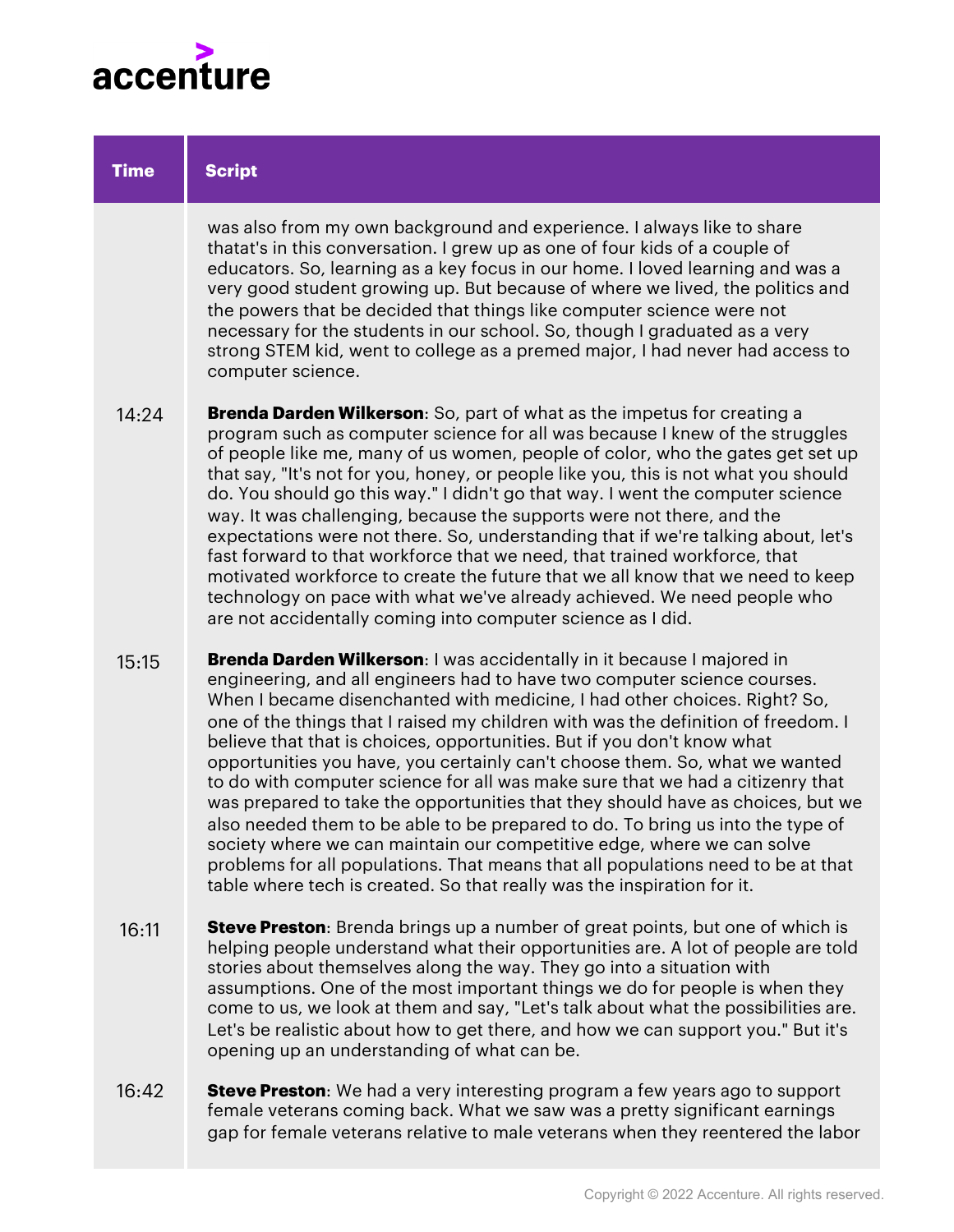

| <b>Time</b> | <b>Script</b>                                                                                                                                                                                                                                                                                                                                                                                                                                                                                                                                                                                                                                                                                                                                                                                                                                                         |
|-------------|-----------------------------------------------------------------------------------------------------------------------------------------------------------------------------------------------------------------------------------------------------------------------------------------------------------------------------------------------------------------------------------------------------------------------------------------------------------------------------------------------------------------------------------------------------------------------------------------------------------------------------------------------------------------------------------------------------------------------------------------------------------------------------------------------------------------------------------------------------------------------|
|             | force. One of the most important things we did is we worked with those female<br>veterans to saw, "Let's show you the job data in your local market, the jobs that<br>are available, the pay levels at those jobs, and talk to you about what you<br>actually want to target based on those pay levels."                                                                                                                                                                                                                                                                                                                                                                                                                                                                                                                                                              |
| 17:12       | Steve Preston: What we saw was when they were armed with data, and they<br>were armed with an understanding of how to acquire the training to get there,<br>those women made different choices. The pay gap narrowed significantly,<br>because they were armed with information, and the right kind of support to get<br>there, and support that was based on different assumptions for their futures.<br>So, it's a very important to understand how we're encouraging people, how<br>we're painting those possibilities, and how we're supporting them to get there.                                                                                                                                                                                                                                                                                                |
| 17:40       | <b>Brenda Darden Wilkerson:</b> So, I want to add something about the possibilities,<br>because it's so important to talk about the possibilities for the candidate who<br>has lived a lifetime swimming in the same pool with the rest of us, with the<br>same sort of narrative coming at them about what they can and cannot do. So<br>that, I totally believe what you said, Steven. It's very important. But I think it's<br>just as important on the hiring manager's side to understand the data that many<br>times is standing right in front of them. Many times, they've read, "Well, women<br>aren't good at X, Y, Z, or this particular demographic is not good at this or the<br>other," and starts to show them different pathways.                                                                                                                     |
| 18:17       | <b>Brenda Darden Wilkerson:</b> It starts in college. I had professors who said, "Why<br>don't you do this versus that?" We hear data all the time about women and<br>minorities being discouraged from pursuing technology degrees. So, I think<br>many times what I want to say is that professor, that hiring manager, needs to<br>see the data that's right in front of them, which is that candidate, that has a<br>skillset, that is seeking a position, and be open to say, "Even though I've heard<br>this narrative before, maybe I should consider what is standing right in front of<br>me. Look at this paper for what it's worth and take an opportunity to fill a space<br>that I have need of, that maybe I'm the barrier. I'm the gate that's keeping me<br>from having that diverse workforce that I need, that qualified workforce that I<br>need." |
| 19:08       | <b>Emmanuel Acho:</b> Now, Jimmy, we've talked a lot about those that are formerly<br>incarcerated getting jobs. We've talked about the lack of intention in looking for<br>adequate people to hire. But what about those who simply need to be reskilled?<br>How can we go about properly reskilling those to enhance the workforce?                                                                                                                                                                                                                                                                                                                                                                                                                                                                                                                                 |
| 19:33       | <b>Jimmy Etheredge:</b> Great question, Emmanuel, and I think it's a question that is<br>even more important now in what, as you know, everyone is calling the Great<br>Resignation, because I think what we see is there are a lot of people who are<br>rethinking, "Is this the right job for me? Is this the right career for me? Is there<br>something better?" We did a future skills pilot with the World Economic Forum,<br>along with Unilever, and Walmart, and a company called SkyHive. What we did                                                                                                                                                                                                                                                                                                                                                        |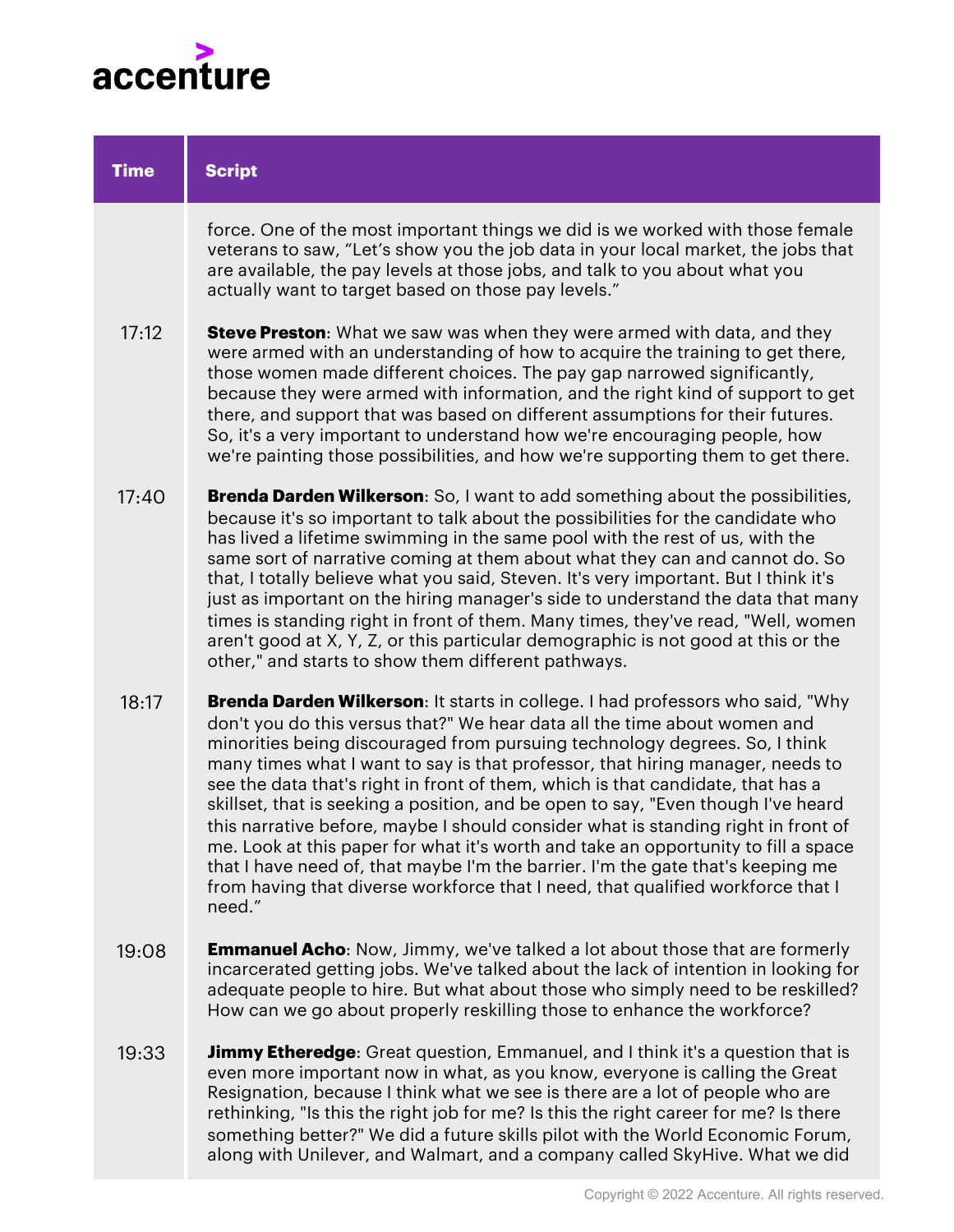

| <b>Time</b> | <b>Script</b>                                                                                                                                                                                                                                                                                                                                                                                                                                                                                                                                                                                                                                                                                                                                                                                                                                                                                                                                       |
|-------------|-----------------------------------------------------------------------------------------------------------------------------------------------------------------------------------------------------------------------------------------------------------------------------------------------------------------------------------------------------------------------------------------------------------------------------------------------------------------------------------------------------------------------------------------------------------------------------------------------------------------------------------------------------------------------------------------------------------------------------------------------------------------------------------------------------------------------------------------------------------------------------------------------------------------------------------------------------|
|             | Is we used artificial intelligence to map, if I have these skills, what are the skills<br>that would be adjacent to this, but might be in demand in a different industry,<br>in a different role?                                                                                                                                                                                                                                                                                                                                                                                                                                                                                                                                                                                                                                                                                                                                                   |
| 20:16       | <b>Jimmy Etheredge:</b> So, if you think about the pandemic, for example, how it<br>impacted the hospitality industry. So, if you imagine you've got a front desk<br>worker, and what the front desk worker sees is lodging is struggling, my<br>industry is struggling. But you know what? I've got great customer service skills,<br>I got great problem solving and data entry skills. But I'm just not sure I'm in the<br>right industry, in the right place. So, what this pilot did is showed how this front<br>desk worker could learn about other roles in other companies and other<br>industries that are around data analytics or project management, and how skills<br>might transition to that new career, a digital career.                                                                                                                                                                                                           |
| 21:03       | <b>Jimmy Etheredge</b> : So, what this pilot is really helping around job mobility, and<br>help people be able to look for and find jobs in areas that they might not have a<br>lot of prior experience, they might not have contacts, but because you've got<br>this focus on skills, it really enables you to map the skills that you have in a<br>different industry to this. What we found is that the artificial intelligence, it<br>really eliminated people's inherent bias to underestimate their own skills, which<br>is particularly important for women and people of color, who typically<br>underrepresent their skills and experience. What we learned from this pilot is<br>that in just six months, you could have a newly skilled workforce.                                                                                                                                                                                       |
| 21:48       | Emmanuel Acho: Wow. That's fascinating. I was reading a book one time, talk<br>about how some of our most brilliant creations are a matter of realizing what<br>skills from one area can be applicable to another. It talked about how the<br>creation of Velcro was because someone was walking through the grass with<br>socks on, and those little pricklies got stuck to their socks. As a result, they<br>were like, "Wait, if pricklies, the little pricklies that are in the grass will prick<br>your skin, if those can adhere to socks, then why can't we create something<br>based upon what those pricklies are good at doing?" That is how Velcro was<br>created. So, it's funny when you talk about how there are certain skills that can<br>also translate from one workforce to another, or there are certain skills that you<br>don't even realize that you have, that can work to the good of another job is<br>truly fascinating. |
| 22:45       | <b>Jimmy Etheredge:</b> Well, as they say, necessity is the mother of invention. What<br>I see with a lot of companies is the need they see for more soft skills to go with<br>these hard skills, so these technology skills. What they just are starting to see<br>more and more is if I can find people that have good customer service<br>experience, I can teach them the data analytics, I can teach them the<br>technology. But traditionally, they wouldn't think to look there. So that's an area                                                                                                                                                                                                                                                                                                                                                                                                                                           |

**Emmanuel Acho**: Do you put the onus and the ownership on the potential 23:18

I think artificial intelligence can help us with that.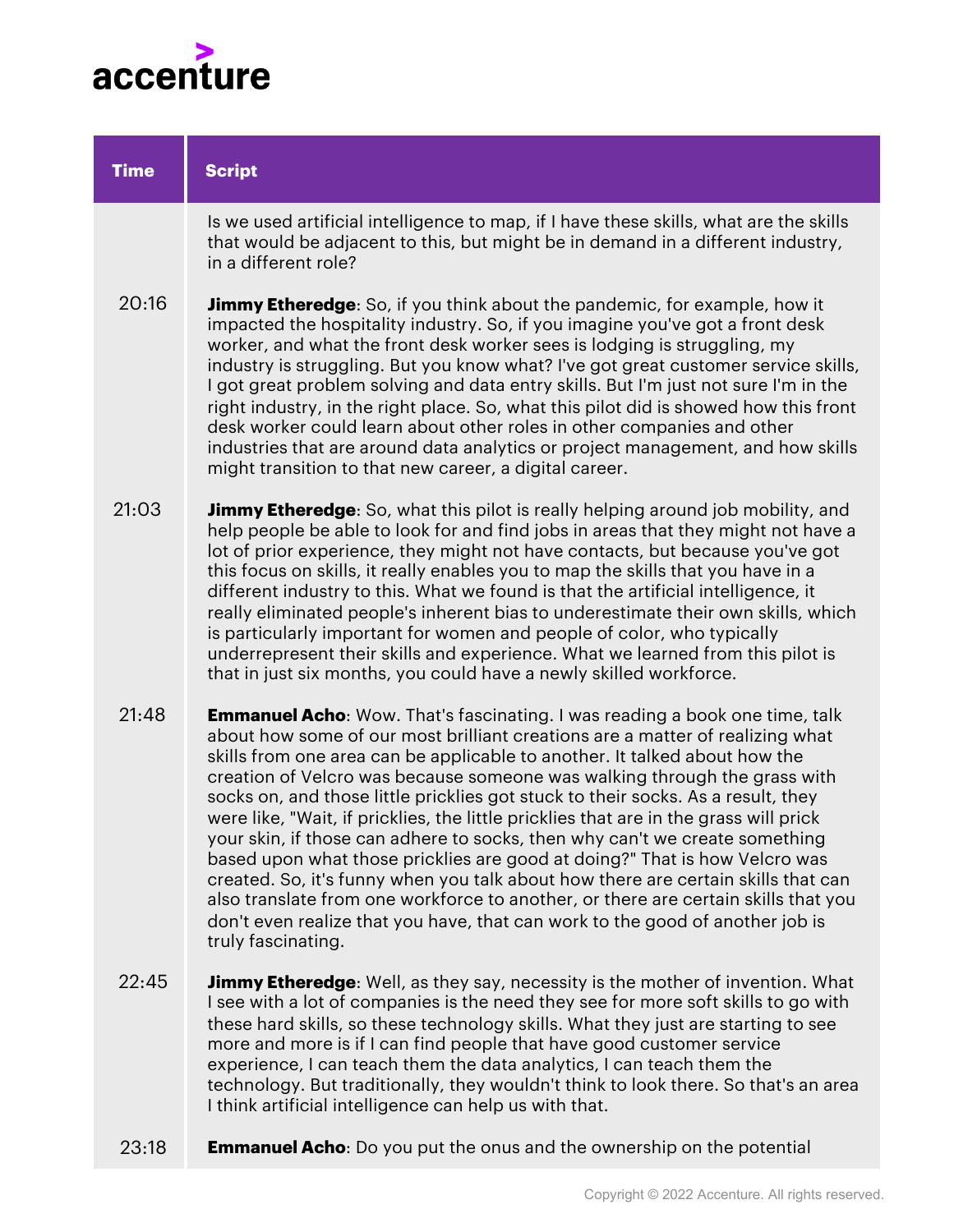

| <b>Time</b> | <b>Script</b>                                                                                                                                                                                                                                                                                                                                                                                                                                                                                                                                                                                                                                                                                                                                                                                                                                                                                                                                                                                                      |
|-------------|--------------------------------------------------------------------------------------------------------------------------------------------------------------------------------------------------------------------------------------------------------------------------------------------------------------------------------------------------------------------------------------------------------------------------------------------------------------------------------------------------------------------------------------------------------------------------------------------------------------------------------------------------------------------------------------------------------------------------------------------------------------------------------------------------------------------------------------------------------------------------------------------------------------------------------------------------------------------------------------------------------------------|
|             | employee or on the employer? Because it sounds as though I'm hearing a little<br>bit of both.                                                                                                                                                                                                                                                                                                                                                                                                                                                                                                                                                                                                                                                                                                                                                                                                                                                                                                                      |
| 23:29       | <b>Steve Preston:</b> Yeah. You're for sure hearing a little bit of both. One of the<br>things is if it's the employee, obliviously that individual needs to be able to<br>invest in themselves to be able to move in that direction, wherever that might<br>be. That takes work. It takes work especially, Brenda mentioned people who are<br>later career people how are beginning to think completely differently about<br>their career in technology. That takes a lot of work. Right? People have to be<br>willing to do it. It's remarkable when they do. That's what we see in our people.<br>But if you are an employer, it begins with your willingness to think differently. I<br>think that's what Brenda was tapping into. You have to ask yourself, what skills<br>do you really need for the job? Then open up the aperture of your mind to think<br>about who that could be, because your next great hire may be somebody that<br>you never thought about.                                          |
| 24:20       | <b>Steve Preston:</b> You got to say, who am I potentially excluding based on the<br>assumptions I have and based on my historical behaviors? Now sometimes that<br>may require you to redesign a job description to consider all of the ways a<br>person becomes trained or becomes qualified for a job. There is a lot of<br>evidence out there for what kind of pathways support a person to be effective<br>in different kinds of jobs that are very different than just getting a college<br>degree or something. You may need to research other jobs to understand those<br>pathways that provide the training and experience, and then you also need to<br>think about tapping into different sources to find those candidates. Reach out<br>to local workforce development groups like Goodwill, where other people,<br>there are other terrific, terrific organizations and communities that work with<br>people who want to move forward in their lives to get the skills to be able to<br>move forward. |
| 25:15       | Steve Preston: Community colleges in many cases are a good place to start. If<br>you're an employer, I just encourage people, look, just put one foot in front of<br>the other, and begin to try a different path. Because you'll learn a lot of great<br>things, and you'll figure it out, and all of a sudden, you'll realize that you're<br>tapping in terrific people who provide a richer work environment in many<br>cases, who will be great employees, and open up a different labor pool,<br>potentially, for you.                                                                                                                                                                                                                                                                                                                                                                                                                                                                                        |
|             |                                                                                                                                                                                                                                                                                                                                                                                                                                                                                                                                                                                                                                                                                                                                                                                                                                                                                                                                                                                                                    |

- **Jimmy Etheredge:** Brenda, how about from your perspective? I know that we all want to be part of the solution and really change this conversation, as you and Steve have talked about. What does the C Suite need to focus on? 25:45
- **Brenda Darden Wilkerson**: Just to continue on the conversation of thinking differently, many times our solutions are right in front of us, and we're still doing the same things that we've always done before. We run a Grace Hopper 25:57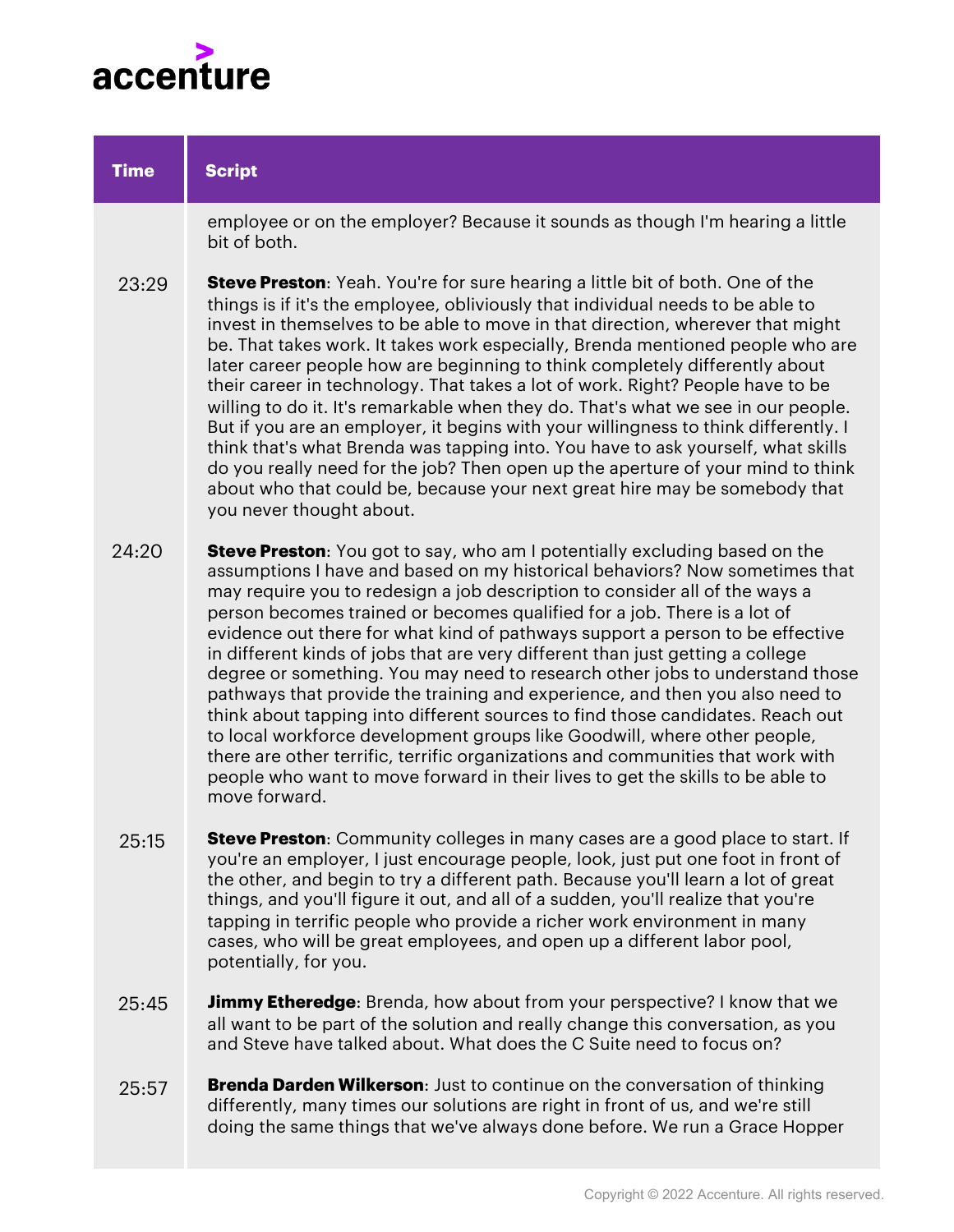

| <b>Time</b> | <b>Script</b>                                                                                                                                                                                                                                                                                                                                                                                                                                                                                                                                                                                                                                                                                                                                                                                                                                                                                                                                                                                                                                                          |
|-------------|------------------------------------------------------------------------------------------------------------------------------------------------------------------------------------------------------------------------------------------------------------------------------------------------------------------------------------------------------------------------------------------------------------------------------------------------------------------------------------------------------------------------------------------------------------------------------------------------------------------------------------------------------------------------------------------------------------------------------------------------------------------------------------------------------------------------------------------------------------------------------------------------------------------------------------------------------------------------------------------------------------------------------------------------------------------------|
|             | Celebration conference which brings to the fore a pioneer who was a woman in<br>technology that many people don't know about. One of her sayings is the most<br>dangerous phrase in the English language is we've always done it this way. So,<br>to begin to think differently about how we do it and look in different places.<br>Why are we always thinking about the traditional pathway? There are two-year<br>degrees, there are certificate programs, many times, that get people prepared<br>for that job. It gets them in the door that gives you the types of skills that you<br>need right now.                                                                                                                                                                                                                                                                                                                                                                                                                                                             |
| 26:39       | <b>Brenda Darden Wilkerson:</b> There are great organizations, Power to Fly,<br>Afrotech, Asus, Last Mount Education Fund, which is a great organizations that<br>just started, we partnered with, to make sure that the students who get to that<br>last mile then run out of money don't get derailed and not graduate. They've<br>already invested in that education, and they're almost there. So they know of<br>some great people who have had to execute that grit, that tenacity to be<br>successful, which again is one of those things, those skillsets that we really<br>want in a great employee. So, looking for people who have had the easy way<br>through is not necessarily the only place that we should be looking. We should<br>be looking for people who know how to iterate and who know how to go that<br>extra mile to get done those things that need to get done.                                                                                                                                                                            |
| 27:32       | <b>Brenda Darden Wilkerson:</b> I've heard people say, "Well, only 18% of the people<br>who are going after CS degrees are women, so there is not enough of them."<br>My question to them is, do you still have your degree? They'd say, "Well, yeah."<br>I'd say, "Me too. So why are we always just looking at the college grads?" There<br>are mid-career women or technical women who for various reasons have left<br>the tech workforce. They were dissatisfied, looked over. That is a great brain<br>trust that we are not tapping into. Maybe they are part of that sandwich<br>generation, as I once was. I had little kids, and I was also taking care of an<br>elderly parent. I needed to focus then. Are we going back and getting them?<br>I've seen that be successful with some of our partners who are in India, who<br>really focus on going back and getting those women who have left the<br>workforce, and providing that bridge for them to come back, because they are<br>skilled. It doesn't take that long for them to get back up to speed. |
| 28:33       | <b>Brenda Darden Wilkerson:</b> We have to make sure that we are not talking<br>ourselves out of great candidates in so many different ways. For instance,<br>asking for JavaScript 29.9.6.A, whatever that is, right? Really, how much has                                                                                                                                                                                                                                                                                                                                                                                                                                                                                                                                                                                                                                                                                                                                                                                                                            |

changed? So, saying I can't bring you in unless you have those skillsets is really shooting ourselves in the foot. Looking at, we call them work gaps. People are still doing that here in COVID. "Well, you've been out of work for six months." So have millions of other people. Are you now going to overlook a population because they've had some arbitrary space that's less than a really long time? Six months is not a long time. Seriously. So, it's all about rethinking how we're doing things, looking for places where we can find talent that is prepared,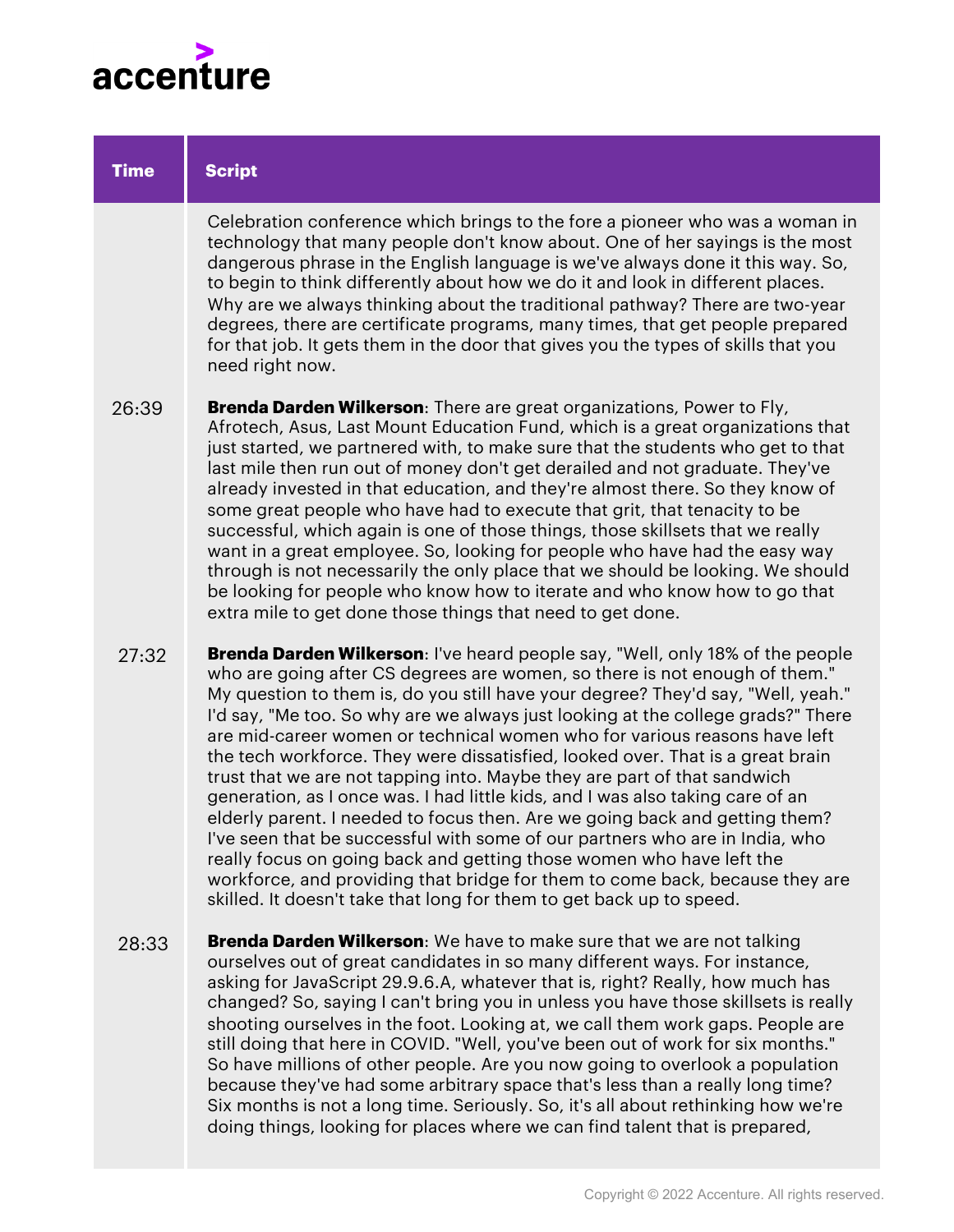

| <b>Time</b> | <b>Script</b>                                                                                                                                                                                                                                                                                                                                                                                                                                                                                                                                                                                                                                                                                                                                                                                                              |
|-------------|----------------------------------------------------------------------------------------------------------------------------------------------------------------------------------------------------------------------------------------------------------------------------------------------------------------------------------------------------------------------------------------------------------------------------------------------------------------------------------------------------------------------------------------------------------------------------------------------------------------------------------------------------------------------------------------------------------------------------------------------------------------------------------------------------------------------------|
|             | they're excited, they're ready, if we would just see them.                                                                                                                                                                                                                                                                                                                                                                                                                                                                                                                                                                                                                                                                                                                                                                 |
| 29:31       | Brenda Darden Wilkerson: I want to say one more thing. Our culture is as much<br>to blame, I'll use that word, for this issue that we're having as anything else. We<br>think sometimes our culture doesn't come into the workplace. But it so much<br>does. If you think about what the entertainment industry shows as the ideal<br>technologist, it don't look like me. It's a guy, they make sure he looks antisocial,<br>right? Makes sure he's of a particular hue. So, when I would show up and speak,<br>and I would say, "Hi, my name is Brenda Wilkerson, and I am a computer<br>scientist." People would kind of go  Because the image that they had been<br>bathed in from the press, from the entertainment industry, was that people like<br>me didn't do it.                                                |
| 30:17       | <b>Brenda Darden Wilkerson:</b> So, I want to do a shout out to folks who are in the<br>entertainment industry and say add people to your sitcoms, to your drama, for<br>technology that look like everybody. It worked for the other STEMs, right? All of<br>a sudden, we had doctor shows where there were female doctors, the number<br>of female doctors went up. Same thing with lawyers. The gatekeepers are<br>watching these shows, people. It's impactful. The counselors, the people who<br>make the policies, they believe that. Even though they may not think, "I'm<br>believing this because I'm watching this TV show." It's impactful. People are<br>moved by what they see. So, our society also has to participate in making the<br>change that we need for the expectation of who can be at this table. |
| 31:07       | <b>Steve Preston:</b> You know, Brenda, you mentioned a little while ago the word<br>grit. I think grit is such an important factor in success. A lot of research has<br>shown that, I remember a few years ago I was CEO of a company, before I went<br>into the nonprofit world, and I was hiring an HR head. The recruiter came and<br>said, "You know, I've got a lot of these candidates, somebody here who doesn't<br>have a college degree, so you probably don't want to talk to her." I said, "Tell<br>me about her." Of course, I ended up hiring her. She was terrific. She had<br>worked her way up the ladder. Self-taught, was incredibly savvy, had great<br>EEQ.                                                                                                                                           |
| 31:46       | Steve Preston: By the way, most of our workforce were people on the frontline.<br>She completely understood our workforce. She was truly one of the best HR<br>professionals I had ever worked with. It's so ironic that the recruiter that was<br>screening candidates for me actually said, "You probably don't want to talk to<br>her. But I just want to ask you just in case." I'm still in touch with her to this day.<br>But she was a terrific leader in my organization. Nobody was going to outwork<br>her or outthink her. She committed to learning, and growing, and adding value<br>very day. It was just a great affirmation of where you can find a great candidate.                                                                                                                                       |
| 30.01       | <b>Emmanuel Acho:</b> Yeah I was told once for those that aren't familiar the NFI                                                                                                                                                                                                                                                                                                                                                                                                                                                                                                                                                                                                                                                                                                                                          |

**Emmanuel Acho**: Yeah, I was told once, for those that aren't familiar, the NFL Combine is when these athletes run a 40-yard dash, and bench press 225 32:21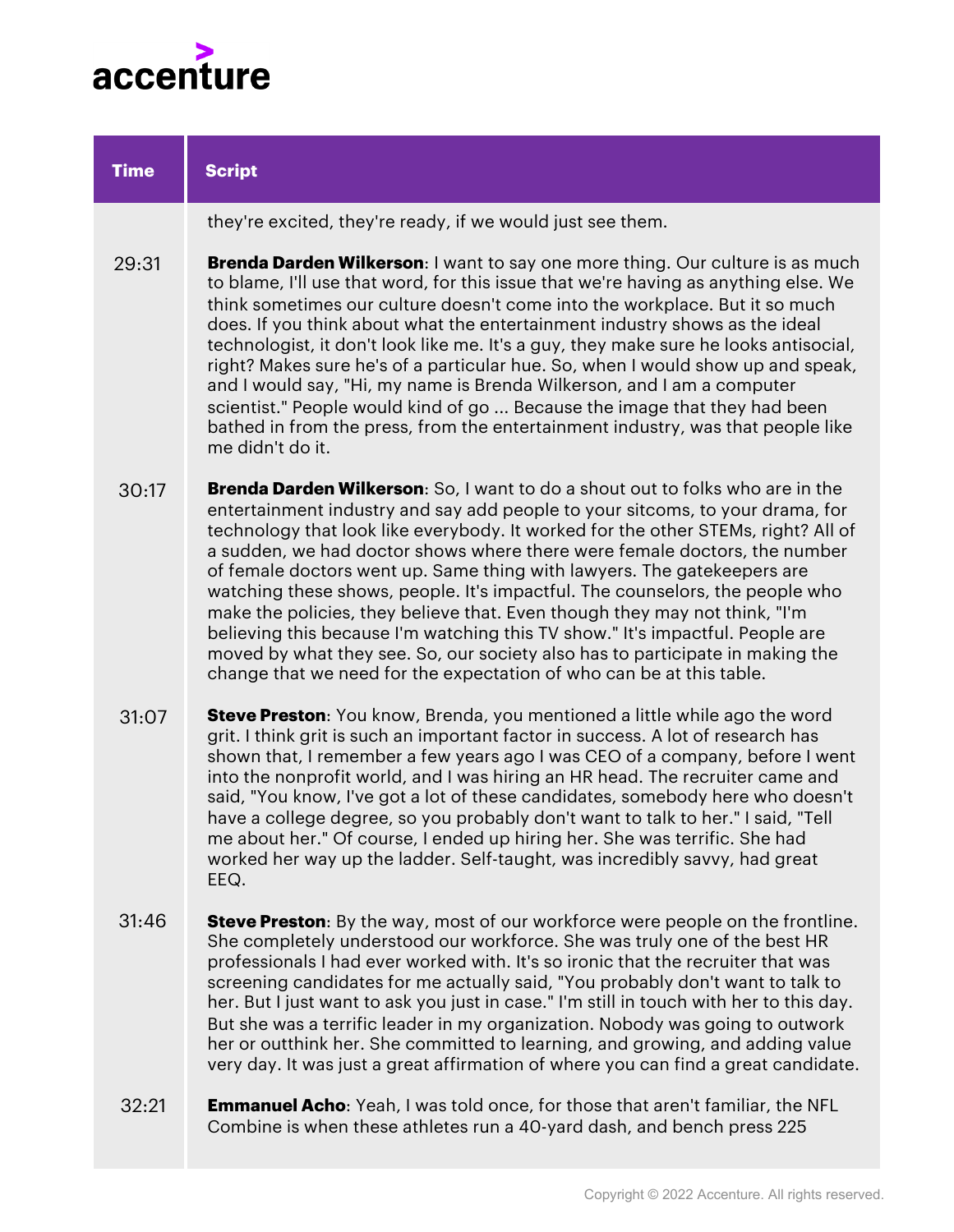

## pounds as many times as they can. Steve, you have a vertical jump, and Brenda, you have a standing long jump. I was working on my Master's in psychology, and my Harvard professor, he gave me this example. He said, "Emmanuel, the NFL Combine would be similar to you and I walking into our neighborhood Cheesecake Factory. As we walk inside, I tell you, hey, I lost my keys. You come outside with me to look for the keys, and we bust a left. I start searching under the nearest light pole, and Emmanuel, you tell me, well, sir, you know we didn't make a left. We walked in from the right. To which he responds, yes, I know. But this is where it's easiest to see." **Emmanuel Acho**: I think that's what we so often do, at least that's what I'm hearing from y'all is a resume is easiest to judge. A four-year degree is easiest to see. What you majored in is easiest to quantify. Steve, what you were talking about, well, you wouldn't want to see this resume. Rather than looking for where we actually will acquire the information we want, we're looking for that which is easiest to see. Now, Jimmy, I know Accenture has launched several outreach programs, and retaining programs, and apprenticeship programs to help massage this great talent pipeline. What's Accenture doing with that? **Jimmy Etheredge:** I'd start by confessing here, I wish I saw this earlier. But we started an apprentice program in 2016. We started working with some of the community colleges in Chicago. At the time, I was passionate about us shifting from, we had programs we called Skills to Succeed. A lot of our focus was teaching, as Steve and Brenda have shared, there is a lot of groups that will do trainings, and boot camps to get people skills. So, we would teach people hard and soft skills to get jobs. But sometimes as I would sit in on those sessions and talk to people, what I would hear is, "How about Accenture offering me a job? Don't just give me skills, give me a job." **Jimmy Etheredge**: So, this apprentice program that we started in Chicago, I thought it was really going to be something in the corporate citizenship, do good for the community category. But what became very clear is the individuals that we would put into this apprentice program were very adept at doing the work that we need to do every day with clients. We looked at all of our entry level jobs, all of which at the time required a four-year degree, and we found that almost half, 45 to 48%, the number of jobs kind of varies a little bit year-to-year. But roughly about half of those jobs, you didn't need a four-year degree. **Jimmy Etheredge**: As Steve and Brenda talked about, there is skills that you need. What we found was we can get those skills trained into someone. So, we **Script Time** 33:09 33:47 34:31 35:08

really began to expand that apprentice program to other locations. It's a six, typically a six-to-12-month program. We pay people a livable wage while they're getting trained. They need stability, they need financial stability while they're learning and while they're training. This group that come through this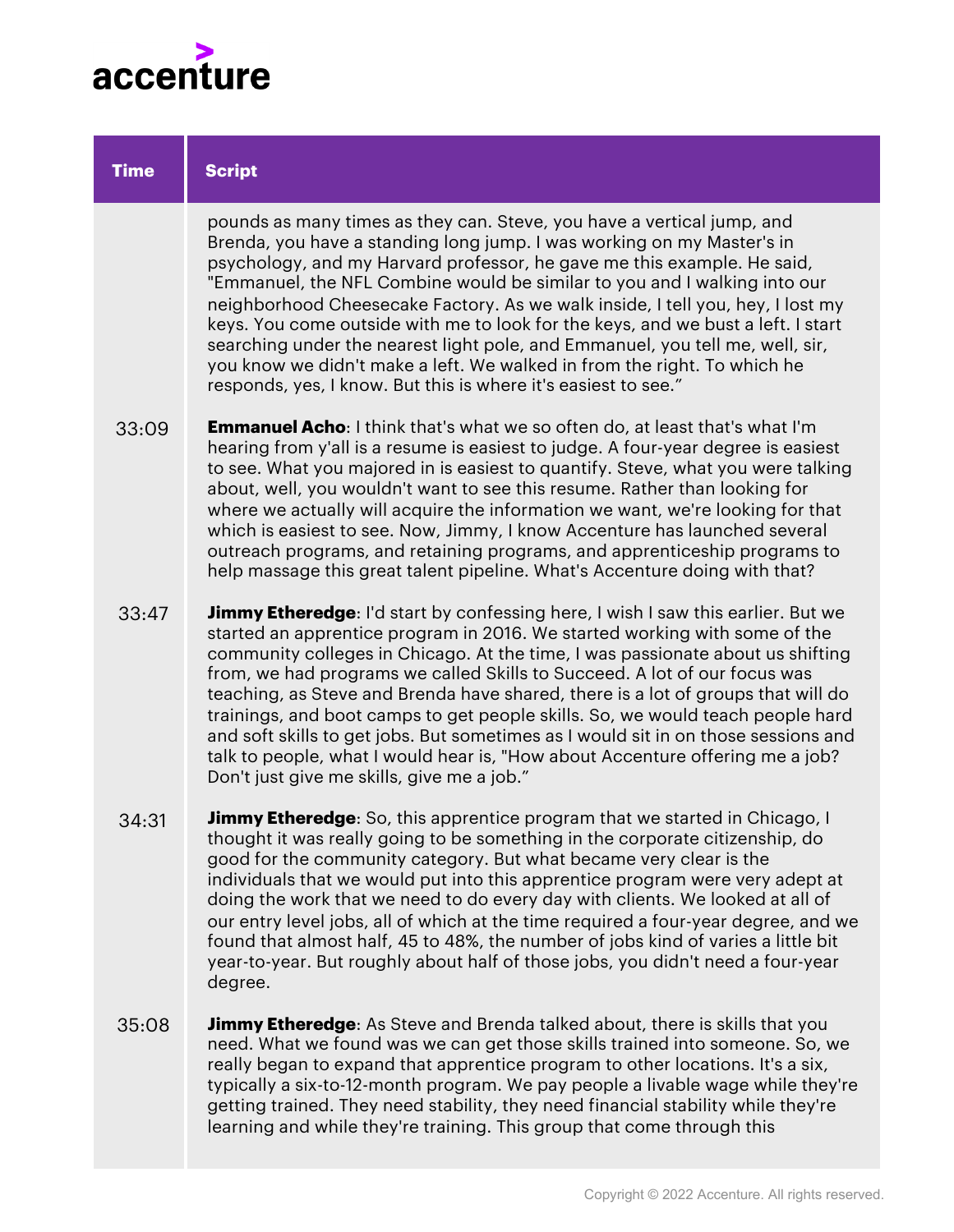

| <b>Time</b> | <b>Script</b>                                                                                                                                                                                                                                                                                                                                                                                                                                                                                                                                                                                                                                                                                                                                                                                                                                                                                                                                                                                                                                         |
|-------------|-------------------------------------------------------------------------------------------------------------------------------------------------------------------------------------------------------------------------------------------------------------------------------------------------------------------------------------------------------------------------------------------------------------------------------------------------------------------------------------------------------------------------------------------------------------------------------------------------------------------------------------------------------------------------------------------------------------------------------------------------------------------------------------------------------------------------------------------------------------------------------------------------------------------------------------------------------------------------------------------------------------------------------------------------------|
|             | apprentice program, we've now hired over 1,200 people. This past year, 15% of<br>all of the entry level people Accenture hired came through the apprentice<br>program. 80% of them had no four-year degree. 60% of them were diverse.<br>One in four were military. For this next fiscal year, my goal is 20%, one in five of<br>everyone we hire is going to come through an apprentice program.                                                                                                                                                                                                                                                                                                                                                                                                                                                                                                                                                                                                                                                     |
| 36:07       | <b>Jimmy Etheredge</b> : By the way, when I say 15% of our entry level jobs, this past<br>year it's actually 20% of our technology jobs. So, in case you think, "Oh, well,<br>you guys are hiring them to be in back office, more clerical activities." No. It's<br>cyber security, its programming, it's app engineering. So, we have seen<br>tremendous success with this. But, five years ago, when we were getting going<br>with this program, if you asked me, "Do you think you could be hiring 20, 25%<br>of all of your entry level people through this," I would have been pretty<br>surprised. But I'm a big believer now because I've seen just how successful that<br>program has been.                                                                                                                                                                                                                                                                                                                                                   |
| 36:47       | <b>Brenda Darden Wilkerson: I want to say congratulations. There is so many</b><br>things there, right? You were willing to think differently. When you thought<br>differently, then you were willing to act differently. You created these<br>programs. Then the fun part is you got to surprise even yourself with the<br>success and the intangibles that you didn't think about. Most people don't think<br>about the fact that these are going to be people who are going to add to your<br>culture, because they are going to be happy people. They're not going to be<br>feeling like, "Well, I deserve this job." Not that everybody does that. But<br>sometimes there is that fullness that comes with, "I've got all these degrees,"<br>that just don't come with some of these candidates. So, they add to the culture.<br>I've heard that over and over again. So, I just want to applaud Accenture for<br>this, the longevity of this program, and for the success of this program, and for<br>setting this example for other companies. |
| 37:42       | Steve Preston: Yeah. It's so exciting to hear that, Jimmy. It's such a validation.<br>Given your reach and given your reputation, man, that's just such a good<br>example and a proof point for other people. The other thing that happens too,<br>and this is especially with people who have had challenges in life, is when<br>somebody gets that opportunity and works to get it, and then breaks through to<br>that first opportunity, that's not the stopping point. A person's perspective of<br>what's possible in life fundamentally changes. I'll never forget speaking with a<br>woman who had been homeless, went through one of our digital skills<br>programs, she had two little girls with her. Within a year, she ended up getting<br>a technology job.                                                                                                                                                                                                                                                                              |

**Steve Preston**: What she said was, "Where I grew up, nobody talked about career pathing. I didn't know where to go." At the end of the discussion, she says, "I've come this far, I'm heading for the stars." She has gotten two promotions since then. She's started a nonprofit. She got a certificate from 38:23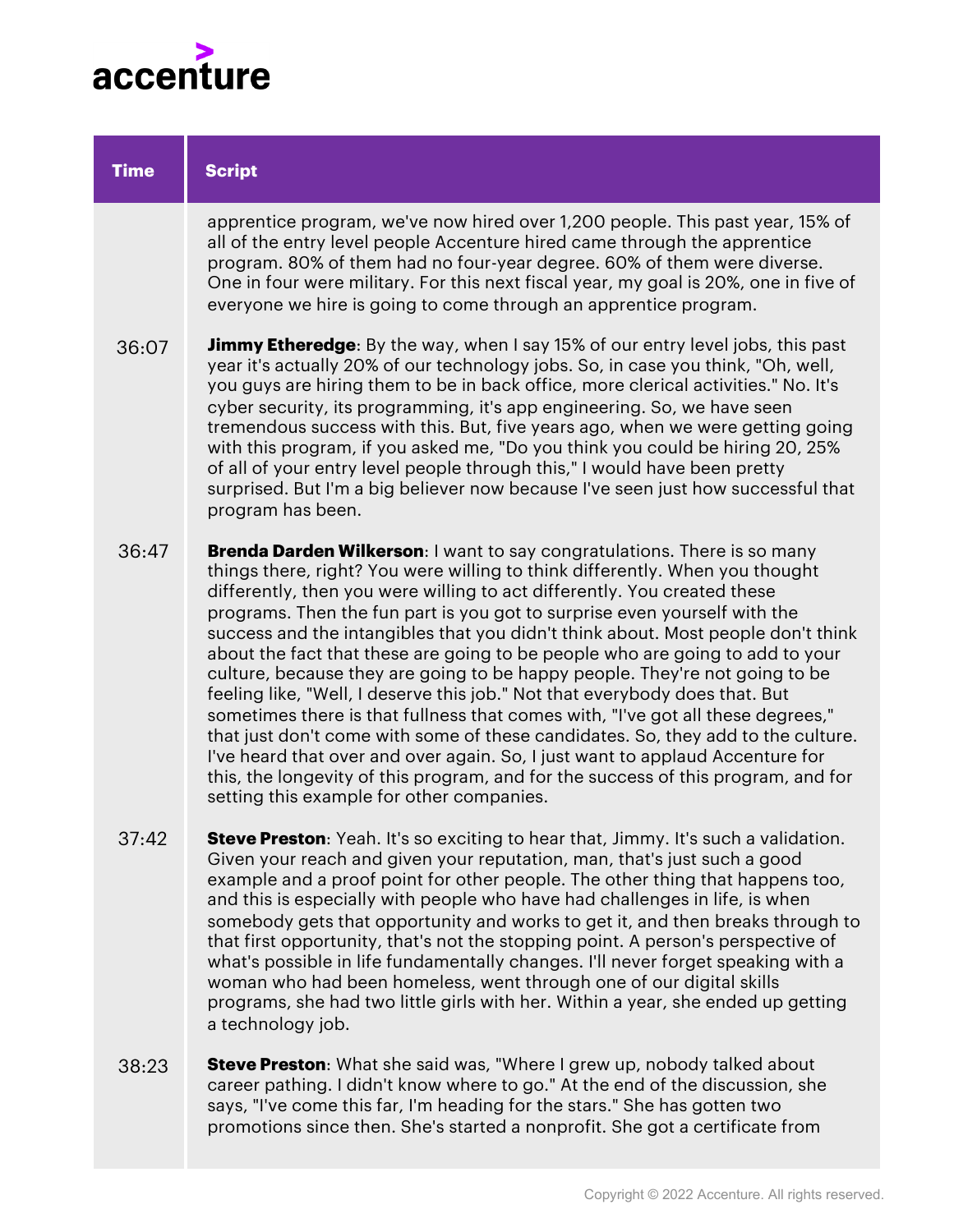

| <b>Time</b> | <b>Script</b>                                                                                                                                                                                                                                                                                                                                                                                                                                                                                                                                                                                                                                                                                                                                                                                                                                                                                                                                                                                                                                                                                                                                                        |
|-------------|----------------------------------------------------------------------------------------------------------------------------------------------------------------------------------------------------------------------------------------------------------------------------------------------------------------------------------------------------------------------------------------------------------------------------------------------------------------------------------------------------------------------------------------------------------------------------------------------------------------------------------------------------------------------------------------------------------------------------------------------------------------------------------------------------------------------------------------------------------------------------------------------------------------------------------------------------------------------------------------------------------------------------------------------------------------------------------------------------------------------------------------------------------------------|
|             | HBS. The breakthrough is path changing too. I think it's important for us all to<br>understand the changes that occur in a person's life when they get an<br>opportunity that they didn't think they'd have, and they've seen the pathway,<br>and then the world of opportunity opens up to them. Everything changes.<br>Everything changes.                                                                                                                                                                                                                                                                                                                                                                                                                                                                                                                                                                                                                                                                                                                                                                                                                         |
| 39:03       | <b>Emmanuel Acho:</b> I love that, I love that. This is incredibly inspiring. I think my<br>biggest takeaways is just we have to do a better job of not being lazy with our<br>hiring practices. Brenda, I love what you said, one of the most dangerous<br>phrases is this is the way we've always done things. That really challenged me.<br>Steve, just understanding the take that leap of faith that really shouldn't even<br>require much faith. It's just a matter of take a leap of changing one's mindset<br>and the way in which you've always done things. So, thank you all, both for this<br>phenomenal and illuminating conversation.                                                                                                                                                                                                                                                                                                                                                                                                                                                                                                                  |
| 39:40       | <b>Steve Preston:</b> It's great spending time with y'all.                                                                                                                                                                                                                                                                                                                                                                                                                                                                                                                                                                                                                                                                                                                                                                                                                                                                                                                                                                                                                                                                                                           |
| 39:43       | Brenda Darden Wilkerson: Yeah, it's awesome. Thank you.                                                                                                                                                                                                                                                                                                                                                                                                                                                                                                                                                                                                                                                                                                                                                                                                                                                                                                                                                                                                                                                                                                              |
| 39:49       | <b>Emmanuel Acho:</b> We've been talking to Brenda Darden Wilkerson, president<br>and CEO of the AnitaB.org, and Steve Preston, president and CEO of Goodwill<br>Industries International. What a conversation. Jimmy?                                                                                                                                                                                                                                                                                                                                                                                                                                                                                                                                                                                                                                                                                                                                                                                                                                                                                                                                               |
| 40:03       | <b>Jimmy Etheredge:</b> Well, Emmanuel covered a lot of ground. What was your<br>biggest takeaway?                                                                                                                                                                                                                                                                                                                                                                                                                                                                                                                                                                                                                                                                                                                                                                                                                                                                                                                                                                                                                                                                   |
| 40:08       | <b>Emmanuel Acho:</b> Yeah, I said it, and I'll restate it. I'm going to give Brenda the<br>praise the first time, but then I'm going to claim it as my own. The quote of the<br>most dangerous phrase you can say is this is always the way we've done things.<br>I think that's both a business practice and a life practice. I think even in life,<br>challenging me in regard to, I'm on television, and I fervently believe that what<br>you see dictates how society moves. I can speak personally with the Black<br>Panther. My parents were born and raised in Nigeria, I'm first generation<br>American. I came back from Nigeria at the start of the year, went on a trip out<br>there. When the Black Panther came out, it changed the perception of being<br>African. I can say that with full truth. Being African was the brunt of jokes for so<br>long. Coming to America had one depiction of being African. But then after the<br>Black Panther, everybody wanted to do their 23andMe. So, I fully believe that<br>we can do a better job, even from the television perspective of representation,<br>and employers, and employees can follow suit. |
| 41:14       | <b>Jimmy Etheredge:</b> For me, just hearing the stories that Steve and Brenda really<br>charad around how important it is to open that eperture and look at telept                                                                                                                                                                                                                                                                                                                                                                                                                                                                                                                                                                                                                                                                                                                                                                                                                                                                                                                                                                                                  |

shared around how important it is to open that aperture and look at talent differently. One thing that does go through my head is just the role that technology plays in this, because particularly when you start talking about